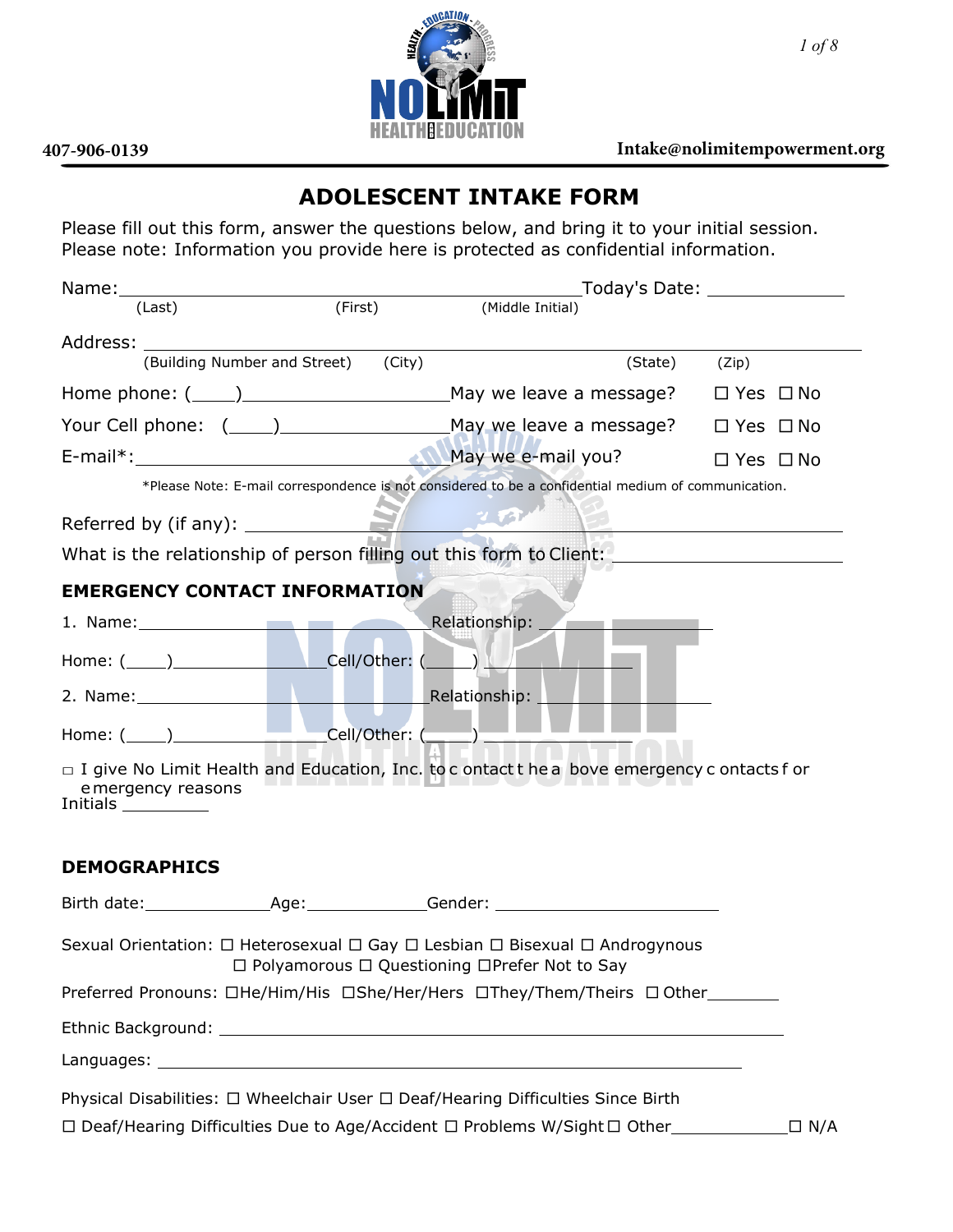## **GENERAL AND MENTAL HEALTH INFORMATION**

1. What is the reason you are seeking therapy? (Please describe precipitating event(s), current symptoms and impairments in life functioning, including when the problem started and how often you experience symptoms).



2. Have you previously received any type of mental health services (psychotherapy, psychiatric services, school counselor, hospitalizations due to mental health, etc.)?

 $\square$  No  $\square$  Yes, previous therapist/practitioner: Please describe how long were seen, diagnosis (if any) and the treatment method that was used (or, what you liked, or disliked, about your previous therapist).

 $\mathbf{z}$  final

だい

3. Have you ever had suicidal thoughts or attempted suicide? □ No □ Yes

m.

- -

3.1 If you marked yes to the previous question, when was the last time you had suicidal thought or attempted suicide?

**TELEVIAL BUARTIAN** 

- 4. Have you ever been hospitalized for your suicidal thoughts, aggressive behavior, homicidal thoughts, or access to lethal means?  $\Box$  No  $\Box$  Yes
	- 4.1 If you marked yes to the previous question, please list the date(s), location(s) of hospitalization, and what caused the events to occur: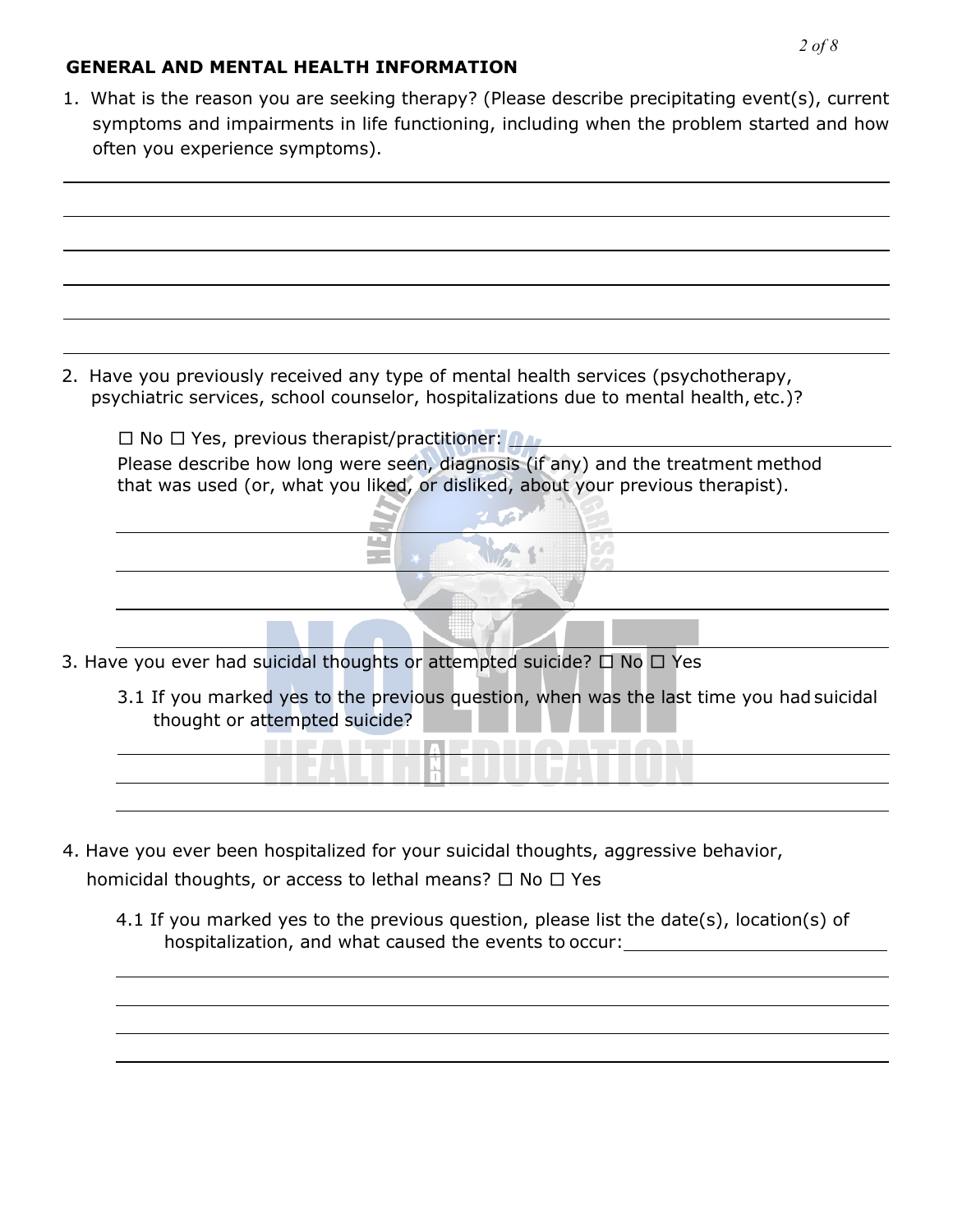## **GENERAL AND MENTAL HEALTH INFORMATION (Continued)**

- 5. Have you ever engaged in self harm behaviors or rituals?  $\Box$  No  $\Box$  Yes
	- 5.1 If you marked yes to the previous question, please list the type of self-harm you engage in, or have engaged in, when it began, and any additional comments:

- 6. Have you ever had any trauma related experiences?  $\Box$  No  $\Box$  Yes
	- 6.1 If you marked yes to the previous question, please describe the trauma that you are comfortable sharing and/or discussing (nature of trauma, when it occurred, persons involved, and impact on ability to function).

## **FAMILY MENTAL HEALTH INFORMATION**

7. Are you aware of any family history regarding psychiatric/mental health? (Please list any family member that you know has had a mental health diagnosis)

| <u>TIETA ETTIEPOONI IVA</u> |
|-----------------------------|
|                             |
|                             |

- 8. Has anyone in your family ever committed suicide or attempted suicide?  $\Box$  No  $\Box$  Yes
	- 8.1 If you marked yes to the previous question, please list who committed or attempted suicide that you feel comfortable discussing.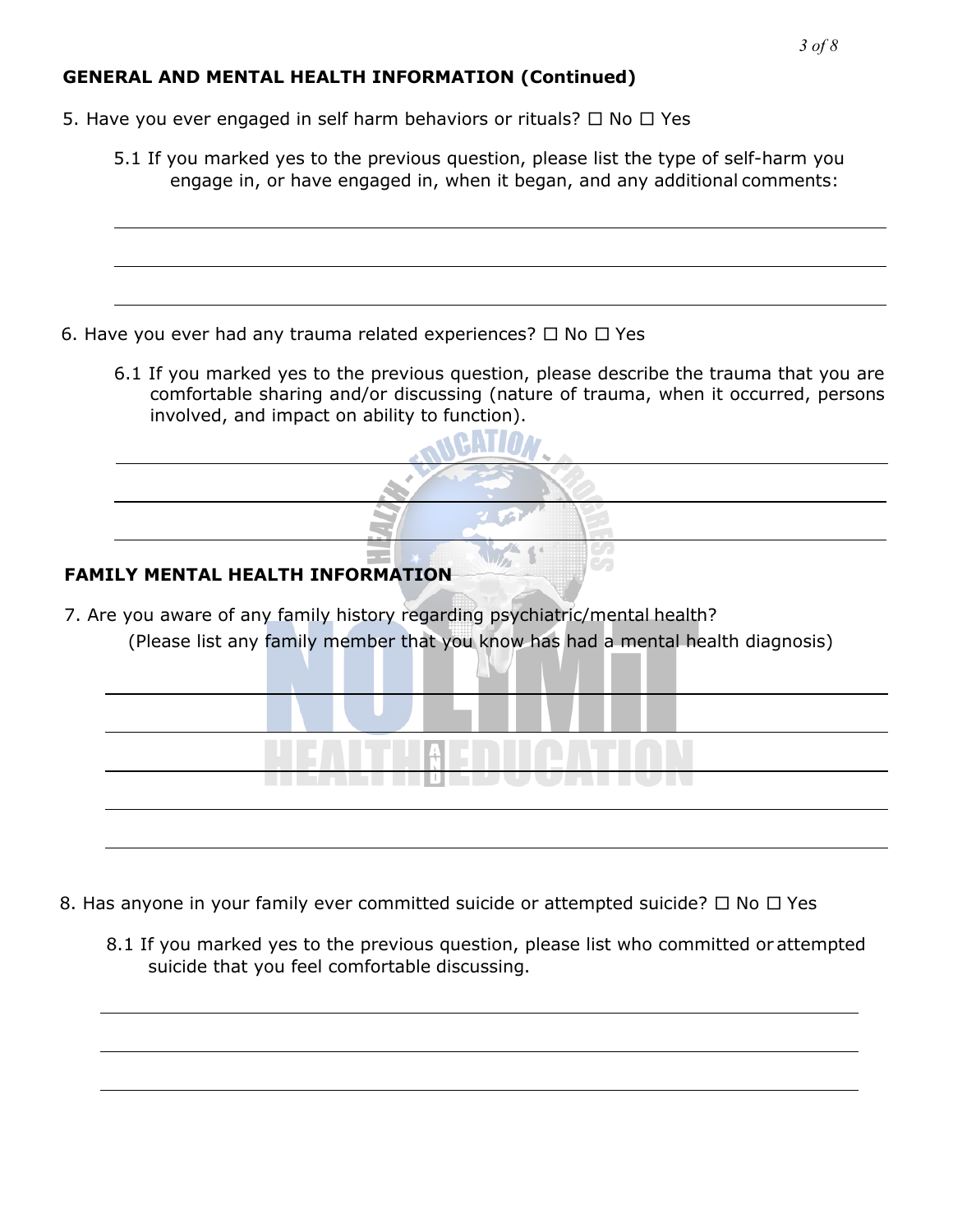## **FAMILY MENTAL HEALTH INFORMATION (Continued)**

In the section below, please indicate if there is any family history of the following. If yes, please indicate the family member's relationship to you in the space provided (father, grandmother, uncle, sibling, etc.).

|                                | Please check       | List family member |
|--------------------------------|--------------------|--------------------|
| Alcohol abuse                  | No.<br>Yes         |                    |
| Substance abuse                | No.<br>Yes         |                    |
| Anxiety                        | Yes<br>No.         |                    |
| Depression                     | Yes<br>lNo         |                    |
| Mania                          | No.<br>Yes         |                    |
| <b>Eating Disorder</b>         | lNo<br>Yes         |                    |
| Obesity                        | Yes<br>lNo         |                    |
| Obsessive compulsive behavior  | lNo<br>Yes         |                    |
| Auditory/Visual hallucinations | lNo<br>Yes -       |                    |
| Suicide attempts               | No<br>Yes          |                    |
| Trauma                         | Yes  <br><b>No</b> |                    |
| ×.<br>Domestic violence        | No.<br>Yes         |                    |
|                                |                    |                    |

## **MEDICAL CONDITIONS AND HISTORY**

9. How would you rate your current physical health? (Please check one of the boxes below) □ Poor □ Unsatisfactory □ Satisfactory □ Good □ Very Good

Please list any specific health problems you are currently experiencing:

**LET** 

- 10. Have you ever had a serious past health issue that is no longer a problem?  $\Box$  No  $\Box$  Yes
- 11. If known, when was the date of your last medical physical?

------------

12. How would you rate your current sleeping habits? (Please check one of the boxes below) □ Poor □ Unsatisfactory □ Satisfactory □ Good □ Very Good

Please list any specific sleep problems you are currently experiencing:

- 13. How many times per week do you generally exercise?:
- 14. What types of exercise do you participate in?: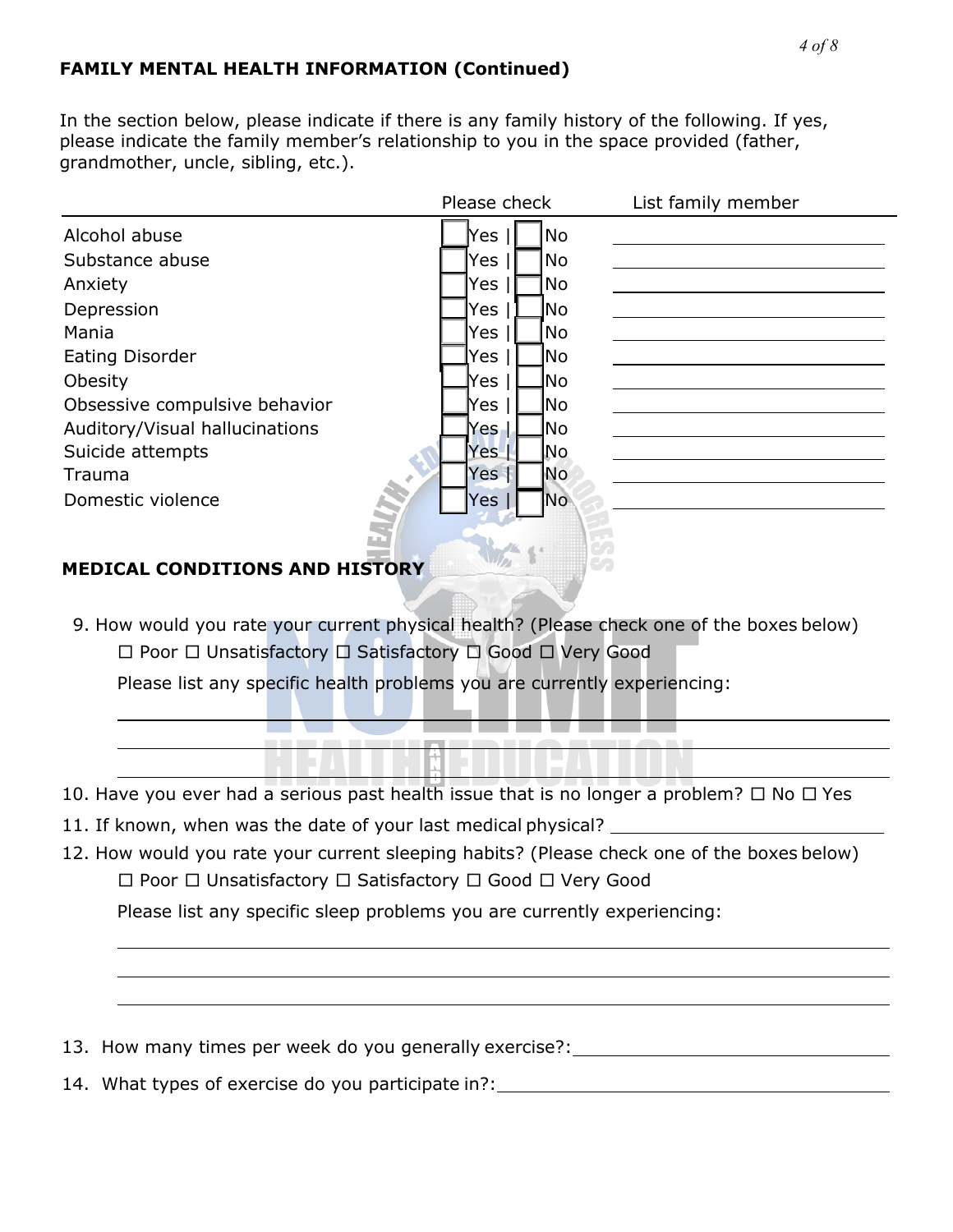#### *5 of 8*

#### **MEDICAL CONDITIONS AND HISTORY (Continued)**

15. Please list any eating difficulties you have with your appetite or eating patterns:

16. Do you have any of the following types of allergies (Please list in the space provided if yes) □ Drug(s) □ Food □ Contact □ Animal □ Seasonal □ Other

17. Have you ever been diagnosed with any developmental delays as a child?  $\Box$  No  $\Box$  Yes

17.1 If yes, please list the diagnosis:

**BEHAVIOR CHECKLIST.** Please check any of the following that concern you and/or those around you (Family, Friends, Co-Workers):

| <b>Behavior:</b>                                    | Current | Past | <b>Behavior:</b>                       | Current | Past |
|-----------------------------------------------------|---------|------|----------------------------------------|---------|------|
| Sadness, crying                                     |         |      | Irritable                              |         |      |
| Loss of enjoyment of usual activities               |         |      | Anger issues                           |         |      |
| Suicidal thoughts                                   |         |      | <b>Disobedient</b>                     |         |      |
| Past suicide attempts                               |         |      | Problems at home                       |         |      |
| Self-harm or injuring self                          |         |      | Prefer to be alone or social isolation |         |      |
| Low self-worth                                      |         |      | Identity concerns                      |         |      |
| Low self-esteem                                     |         |      | Spiritual concerns                     |         |      |
| Low motivation                                      |         |      | Hallucinations                         |         |      |
| Sleep problems                                      |         |      | Phobias or fears                       |         |      |
| Tiredness, fatigue                                  |         |      | <b>Trauma flashbacks</b>               |         |      |
| Grief                                               |         |      | Obsessive thoughts                     |         |      |
| Withdrawn                                           |         |      | Mood swings                            |         |      |
| Excessive worry or overly<br>concerned about things |         |      | Weight or appetite changes             |         |      |
| Feeling panicky, anxious, nervous                   |         |      | Drug use                               |         |      |
| Panic attacks                                       |         |      | Alcohol use                            |         |      |
| Restlessness                                        |         |      | Problems with authority or the law     |         |      |
| Trouble finishing things or<br>disorganized         |         |      | Frequently acting without<br>thinking  |         |      |
| Poor concentration/easily distracted                |         |      | Other:                                 |         |      |
| Disruptive                                          |         |      |                                        |         |      |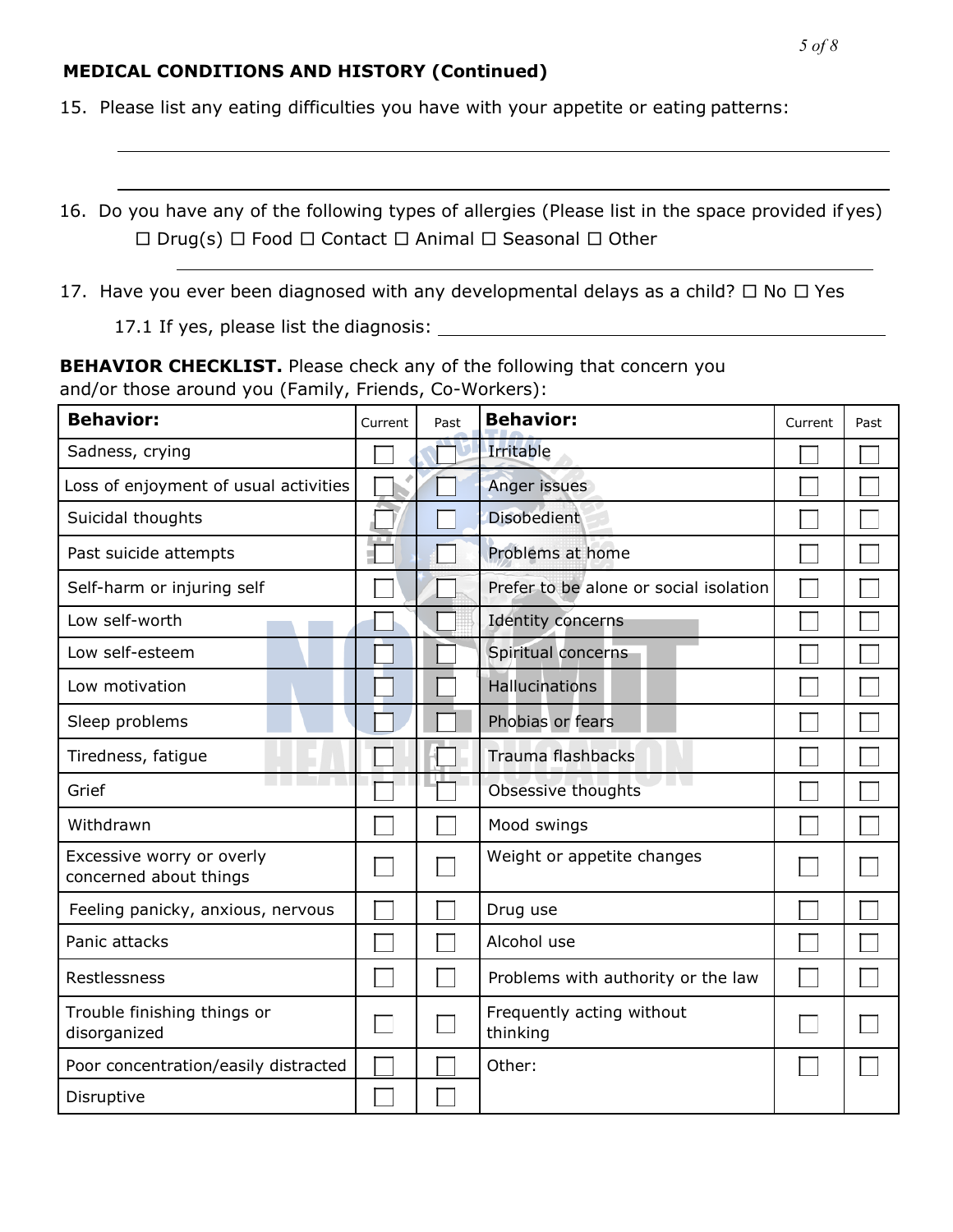#### **MEDICATIONS AND SUBSTANCE USE**

18. Are you currently taking, or have taken, any prescription psychiatric medication?

□ No □ Yes

| 18.1 If you answered yes to the question above, please list as much information about |  |
|---------------------------------------------------------------------------------------|--|
| your medication as you know (Medication, Dosage, Purpose, Doctor)                     |  |

19. Do you drink alcohol more than once a week?

 $\Box$  No  $\Box$  If yes, how much?

20. How often do you engage in recreational drug use?

□ Daily □ Weekly □ Month □ Infrequently □ Never

## **FAMILY HISTORY**

21. Are or were your parents married?  $□ No$   $□ Yes$ 22. Are or were your parents divorced? ☐ No ☐ Yes 23. Were you adopted? If so, what age? □ No □ Yes Age: <u>△ □</u> 24. Do you have stepparents? ☐ No ☐ Yes 25. Have any parents or siblings died? ☐ No ☐ Yes If so, indicate name, cause of death, and when they died:

26. Are you currently in a romantic relationship?  $\Box$  No  $\Box$  Yes

If yes, for how long?

26.1 Are you satisfied in your romantic relationship?  $\Box$  No  $\Box$  Yes

26.2 If you answered no, what issues are present in the relationship?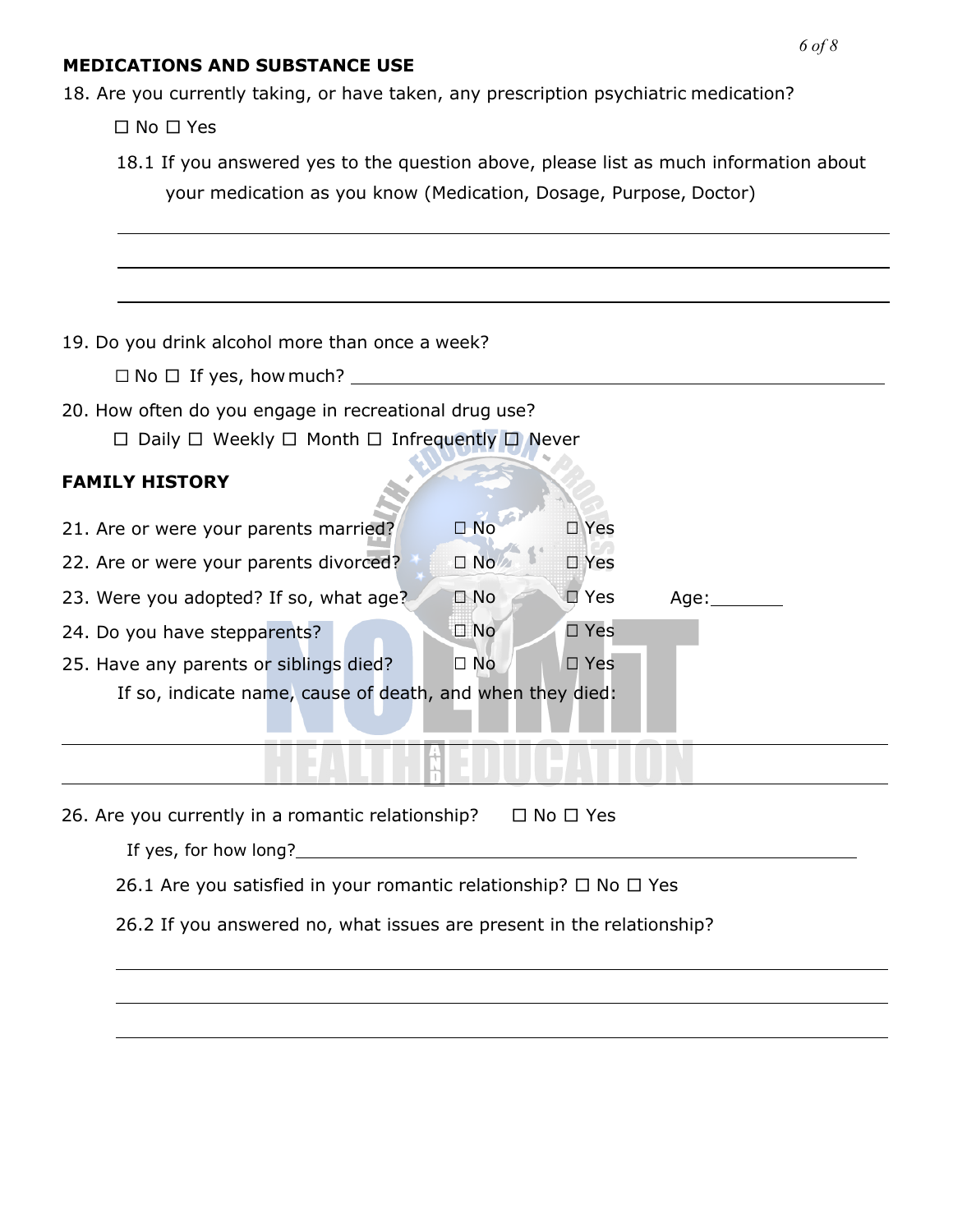## **FAMILY HISTORY (Continued)**

- 27. Do you have any siblings? (please list names and ages):
- 28. Please describe the quality of your relationships with your family members, as best you can:

## **SOCIAL, EDUCATIONAL, CAREER & PERSONAL HISTORY**

29. What is your current living situation (Where do you live and with whom):

- 30. Do you consider yourself to be spiritual or religious?  $\Box$  No  $\Box$  Yes
	- 30.1 If yes, please describe your faith or belief:
- 31. Do you have any significant friendships:
- 32. Are you currently employed? □ No □ Yes
	- 32.1 If yes, what is your current employment situation (position/title & length at current place of employment):
	- 32.2 Do you enjoy your work? Is there anything stressful about your current work?
- 33. What school do you currently attend and what grade level are you in?

School: Grade: Grade: Grade: Grade: Grade: Grade: Grade: Grade: Grade: Grade: Grade: Grade: Grade: Grade: Grade: Grade: Grade: Grade: Grade: Grade: Grade: Grade: Grade: Grade: Grade: Grade: Grade: Grade: Grade: Grade: Grad

34. How are your grades in school?

35. What do you enjoy about school?

36. What do you dislike about school?